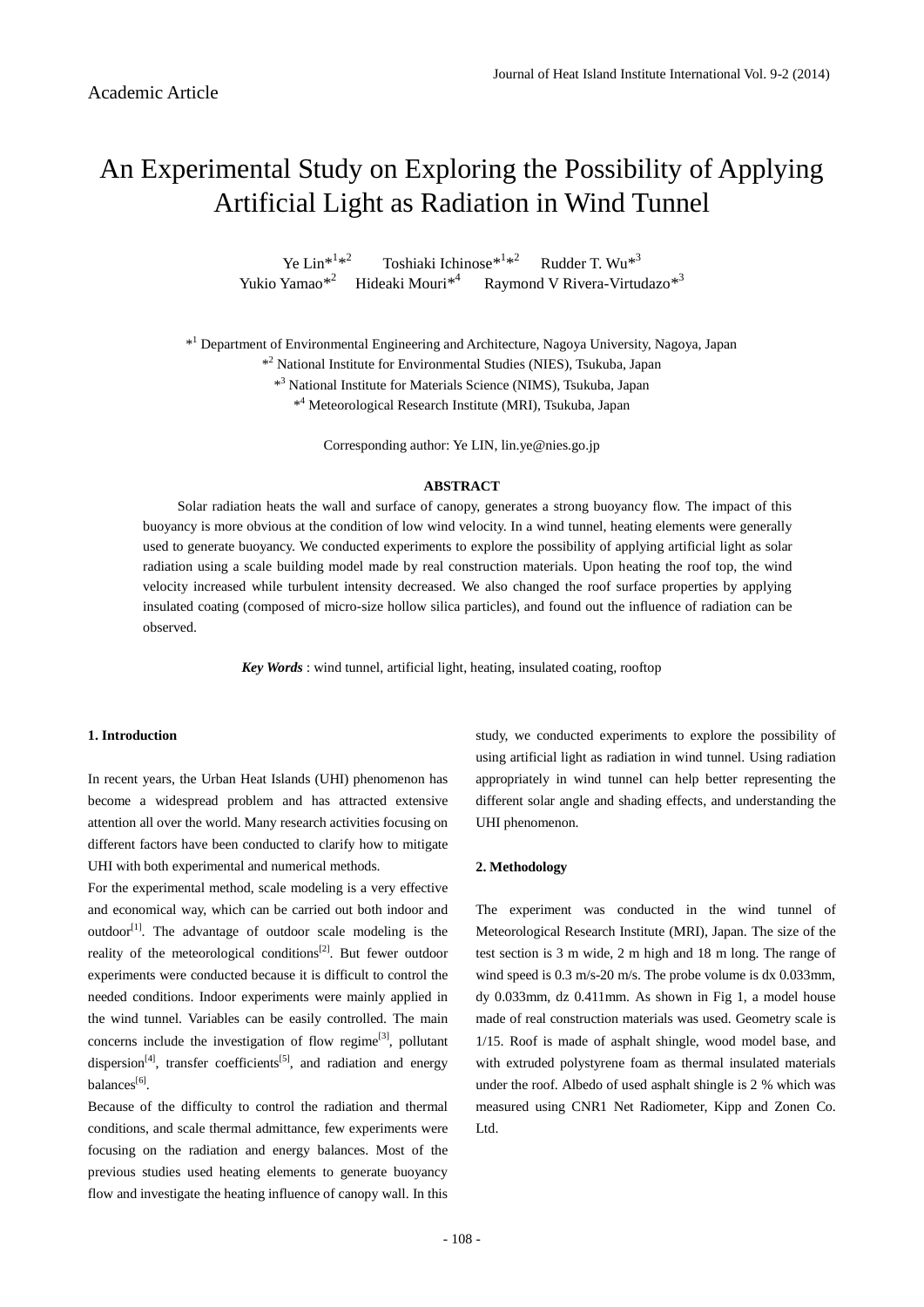

Fig. 1 Experimental setup

In this experiment, we chose four layers above rooftop to detect the wind velocity, which are 1 cm, 2 cm, 3 cm and 5 cm. 8 points were selected along the centerline in each layer, as shown in Fig 1. Table 1 shows the coordinate of all the testing points.

Table 1 Coordination of testing points (unit: mm)

| Layer<br>distance<br>above the<br>rooftop | Point 1 | Point 2  | Point 3             | Point 4  | Point 5  | Point 6  | Point 7  | Point 8 |
|-------------------------------------------|---------|----------|---------------------|----------|----------|----------|----------|---------|
| $50 \text{ mm}$                           | 650,119 |          | 600,113.7 500,103.1 | 400,92.5 | 325,84.5 | 200,71.2 | 100,60.6 | 0,50    |
| $30 \text{ mm}$                           | 650,99  | 600,93.7 | 500,83.1            | 400,72.5 | 325,64.5 | 200,51.2 | 100,40.6 | 0,30    |
| $20 \text{ mm}$                           | 650,89  | 600,83.7 | 500,73.1            | 400,62.5 | 325,54.5 | 200,41.2 | 100,30.6 | 0,20    |
| $10 \text{ mm}$                           | 650,79  | 600,73.7 | 500,63.1            | 400,52.5 | 325,44.5 | 200,31.2 | 100,20.6 | 0,10    |

The inflow wind velocity of 0.5 m/s and 1 m/s were studied. Wind speed was measured using Laser Doppler Velocimeter (LDV) continuously for five minutes to get the average wind speed. Roof surface temperature, indoor temperature and background temperature were measured by thermo couples. For heating the roof, we used four halogen lamps of 500 W each, which were fixed 60 cm above from the roof (Fig 2). Air temperature of inlet flow was 25.13 ºC. At this condition, the surface temperature of asphalt could reach 65 ºC when wind velocity was 0.5 m/s, which is similar to the real condition. When we increased the velocity to 1 m/s, the surface temperature of asphalt decreased to 57 ºC.



Fig. 2 Configuration of halogen lamps

Wind velocity is calculated as below,

$$
\mathbf{u} = \sqrt{u_{\text{ave}}^2 + w_{\text{ave}}^2 + v_{\text{ave}}^2}
$$
 eqn. 1

Turbulent intensity is defined as,

$$
I = \frac{u'}{u}
$$
 eqn. 2

u is the mean velocity, u'is the root-mean-square of turbulent velocity fluctuations

No roughness was set at the upwind area. It is considered to be neutral condition, which the wind profile power lar is approximately 1/7. But the height of the model house is 380mm, which has exceeded the thickness of boundary layer in neutral condition. Therefore, the wind speed of inlet flow was considered to be vertically constant around the roof. The blockage effect is 5 %.



Fig. 3 Comparison of irradiance between (a) solar<sup>[\[7\]](#page-4-3)</sup> and (b) halogen radiation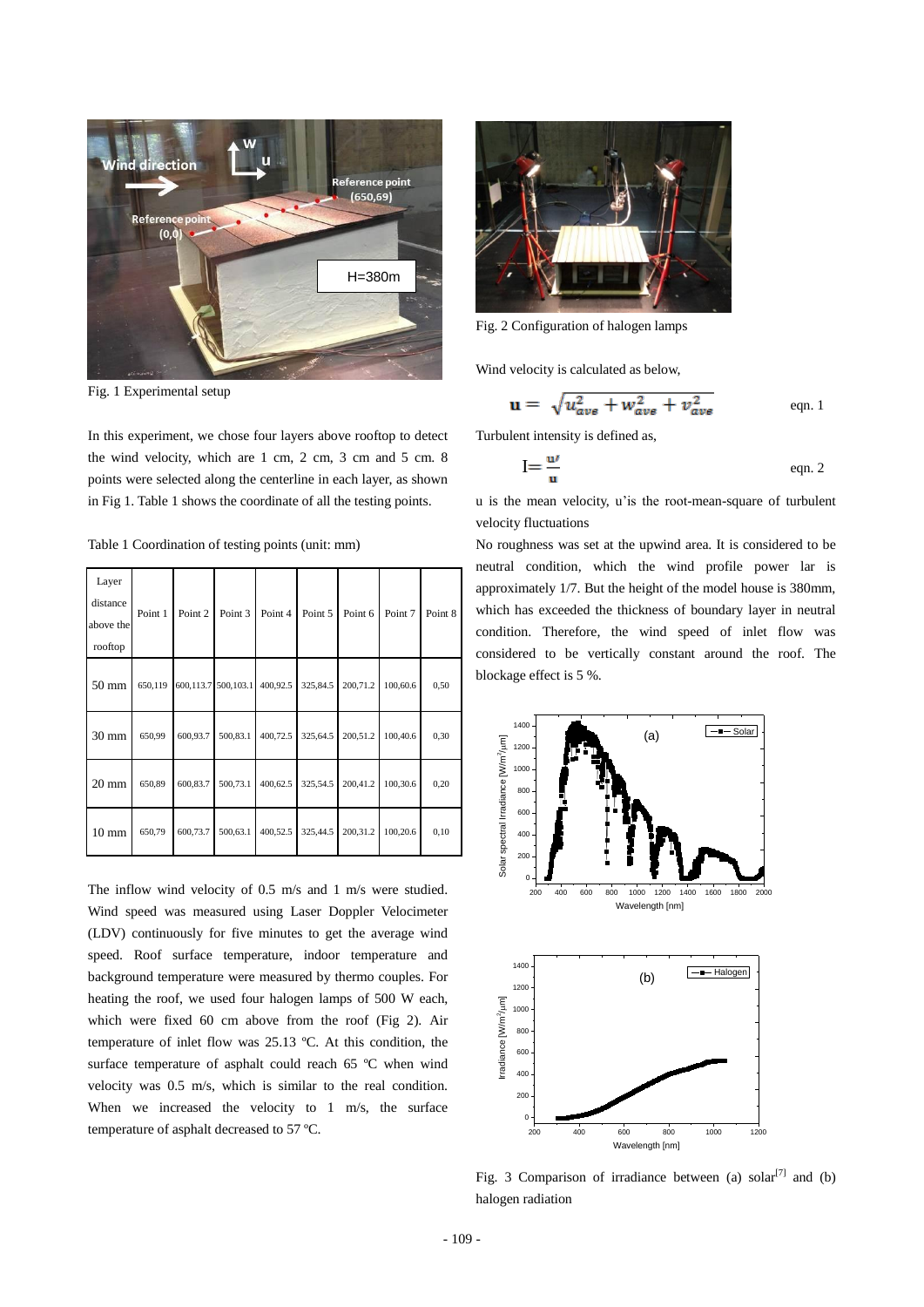Due to the limitation of equipment, the spectral irradiance can only be measured to around 1050 nm wavelength (Fig 3). It can be seen that the halogen lamp cannot fully reproduce the solar radiation. Downward radiation of halogen lamp is  $734W/m<sup>2</sup>$  and  $513$ W/m<sup>2</sup>, which was measured at the center of the roof top using CNR1 Net Radiometer, Kipp and Zonen Co. Ltd.

### **3. Results and Discussion**

#### **3.1 Applying artificial light with different inflow velocities**

As shown in Fig 4, the wind velocity of each layer generally increased upon heating the roof, which enhanced the transport of pollutants. At a velocity of 0.5 m/s, the velocity increase was more significant than that of 1 m/s. The difference of velocity between heating and neutral condition could hardly be observed at the 5 cm level when inflow was 1 m/s. After heating the roof, the wind velocity under 0.5 m/s and 1 m/s inflow increased by 12 % and 4 % respectively. It was thus concluded that, under low velocity condition, the impact of buoyancy is more sensitive. At the condition of relatively high velocity, the wind flow through the roof before getting influenced by the buoyancy generated by the heated roof.



Fig. 4 Velocity (a) and velcocity increase (b) at each layer after heating the rooftop

In addition, a vortex was formed near the windward edge, mainly because of the slightly inclined roof. The energy maintaining the vortex came from the turbulent kinetic energy of windward edge. The turbulent intensity decreased after heating, which is clearly shown in Fig 5, especially at the vortex area, which inhibited the pollutant mixing. This decrease by heating is because of the effect of upward buoyancy flow generate for roof surface, which reduced viscosity, weakened the vortex and speeded up the wind (Fig 6).



Fig. 5 Turbulent intensity increase at each layer after heating the rooftop



Fig. 6 Turbulence difference above the rooftop between heating and no heating conditions.

## **3.2 Applying insulated coating on roof top**

 $\frac{1}{10}$  20 30 40 50 60 heat in the hollow part. The increased reflection and decreased  $1 \text{ m/s}$  particles with mesoporous shell wall) was applied on the roof Insulated coating<sup>[\[8\]](#page-4-4)</sup> (composed of micro-size hollow silica top. In this part of the experiment, the air temperature of inlet flow was 23.16 ºC. After applying the insulated coating, although the roof surface temperature did not show significant change, the indoor temperature decreased by nearly 1 ºC, as shown in Table 2. This is because the insulating coating is composed of hollow microsphere with mesoporous shell wall which can delay/lower the heat conduction. These micro-size particles generate more surface reflectance, and maintain more conduction nearly kept balance, and the heat storage in the hollow particle increased, which maked the surface temperature slightly higher.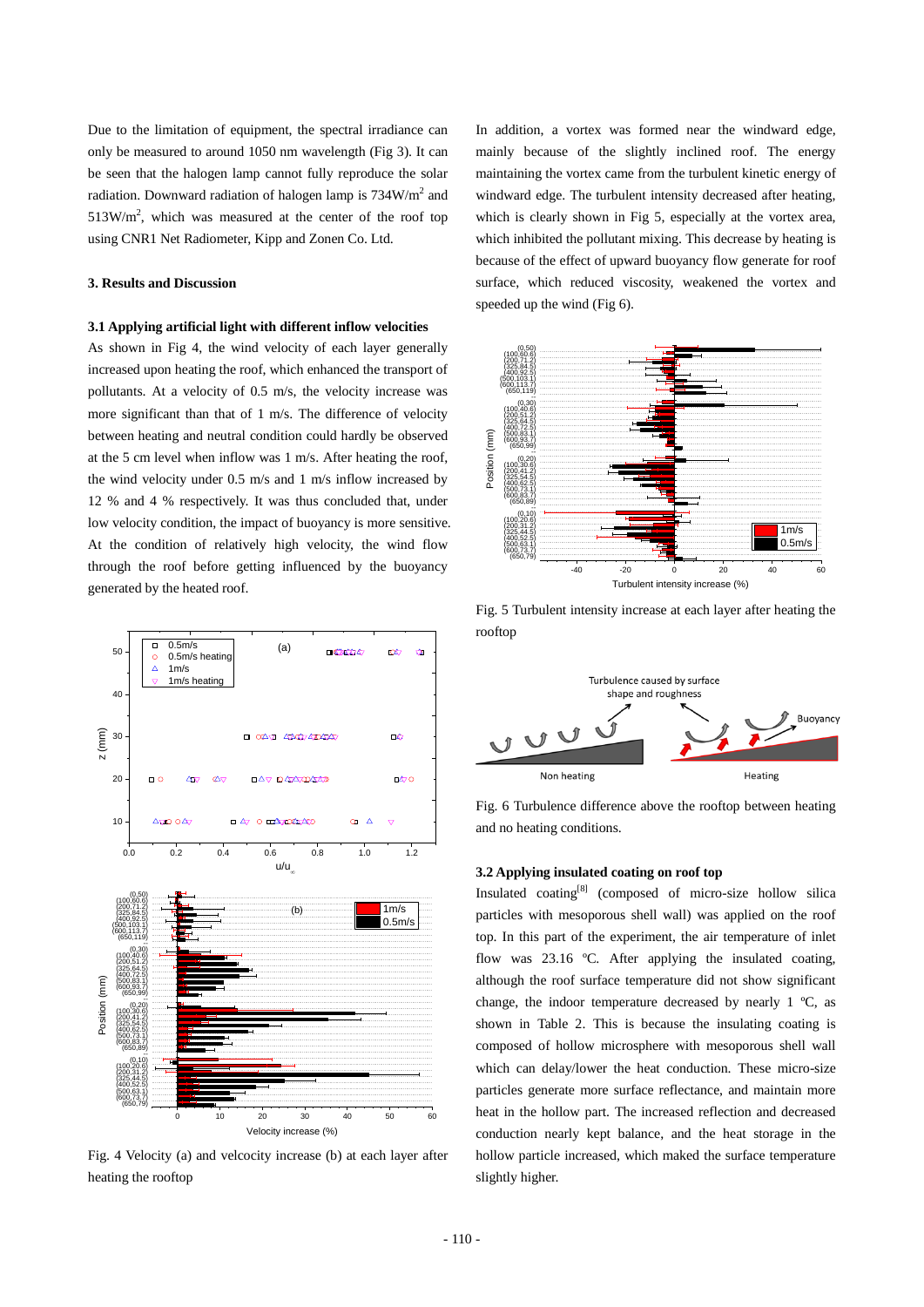Table 2 Surface temperature increase with and without insulated coating

|        | Temperature increase (°C) |         |  |  |  |
|--------|---------------------------|---------|--|--|--|
|        | No coating                | coating |  |  |  |
| Roof   | 44.47                     | 44.48   |  |  |  |
| Indoor | 6.38                      | 5.63    |  |  |  |

With insulated coating, although the surface temperatures were the same, the wind velocities under the heating and coated condition were generally 3% lower than that under only the heating condition, and 5% higher than the neutral condition, as shown in Fig 7. At the down wind part of the roof, this influence was particularly more significant. As shown in Fig 8, turbulent intensity increased compared with the velocity under the heating and non-insulated condition. This might be caused by the changes in the surface properties generated by the insulating coating. This change influenced the absorption and reflectance of radiation, which means the impact of radiation on wind flow might be observed when applying artificial light as radiation.





Fig. 7 Velocity (a) and velcocity increase (b) at each layer after heating the rooftop, with and without insulation coating



Fig. 8 Turbulent intensity increase at each layer after heating the rooftop, with and without insulation coating

#### **4. Conclusion**

A wind tunnel experiment using a scaled model made of real construction materials was conducted to explore the possibility of applying artificial light as solar radiation. Under the low inflow condition, the wind velocity was easily influenced by the shape of building and buoyancy flow. After heating the roof top, the velocity increased while turbulent intensity decreased. This might make pollutant transporting faster but inhibited pollutants from mixing. After applying the insulated coatings on the roof top, the velocity decreased while turbulent intensity increased. We assume this might indicate the influence of radiation on wind flow, and thus feasible to introduce radiation in wind tunnel. Using radiation appropriately in wind tunnel can help better representing the different solar angle and shading effects, and

However there are still many difficulties to overcome. For example, it's difficult to measure the air temperature precisely, due to the effect of radiation on thermocouple. Also we should take consideration on the effect of the lamp body, and conduct a better simulation technique for solar radiation study.

#### **Acknowledgement**

We thank Shigeru Onogi, Toshimasa Yagi, and Akihiro Hori for assisting with the wind tunnel experiment.

#### **References**

<span id="page-3-0"></span>[1] M. Kanda, Progress in the scale modeling of urban climate: Review, Theoretical and Applied Climatology, 84 (1-3) (2005) 23-33.

<span id="page-3-1"></span>[2] M. Aida, Urban albedo as a function of the urban structure - A model experiment, Boundary Layer Meteorology, 23 (1982) 405-413.

<span id="page-3-2"></span>[3] J. Allegrini, V. Dorer, J. Carmeliet, Wind tunnel measurements of buoyant flows in street canyons, Building and